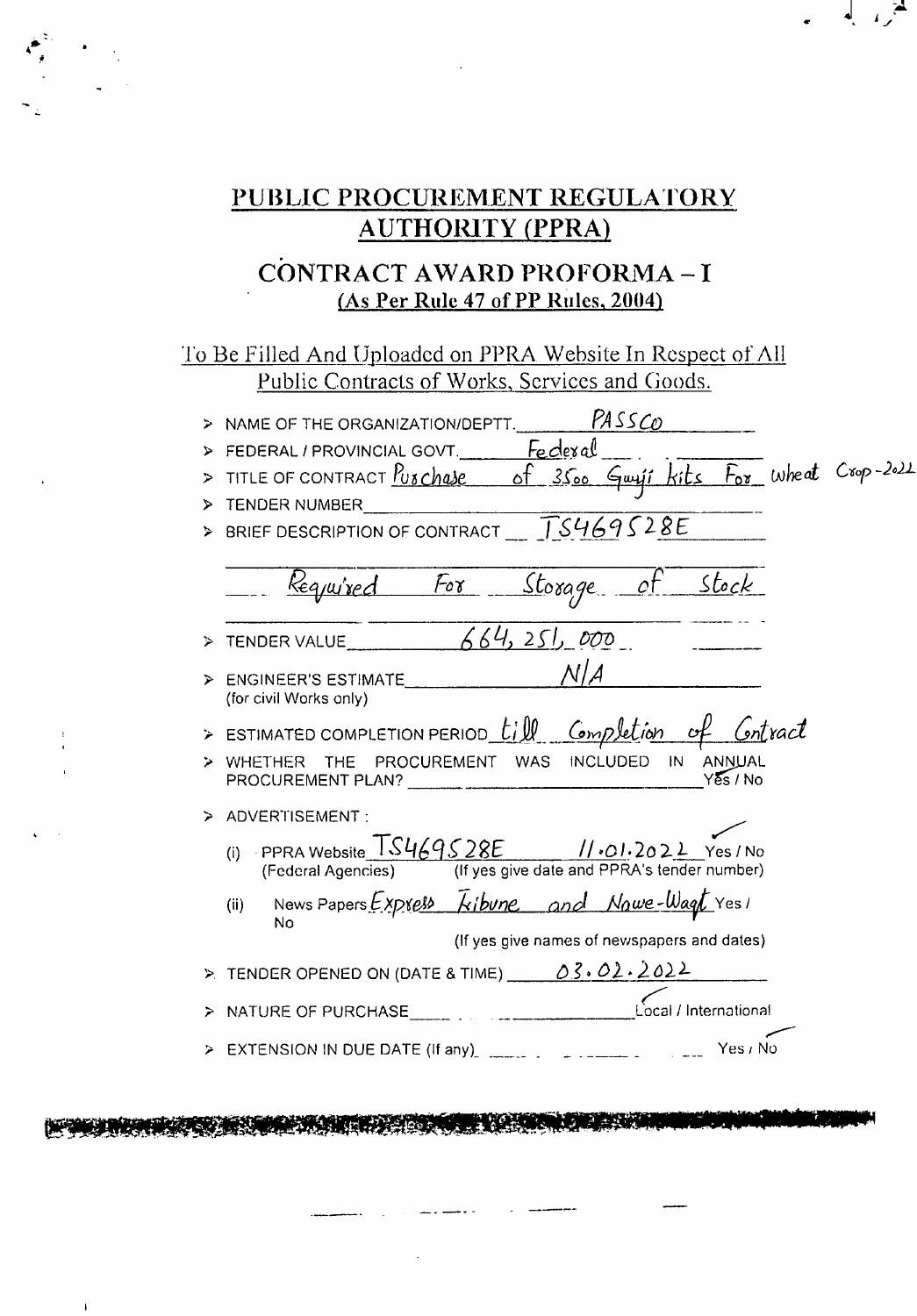|    |              | > NUMBER OF TENDER DOCUMENTS SOLD<br>(Attach list of Buyers)                                                                                                                                        | O <sub>4</sub> |  |
|----|--------------|-----------------------------------------------------------------------------------------------------------------------------------------------------------------------------------------------------|----------------|--|
| ъ. |              | WHETHER QUALIFICATION CRITERIA<br>WAS INCLUDED IN BIDDING/TENDER DOCUMENTS____________Yes / No<br>(If yes enclose a copy).                                                                          |                |  |
| ⋗  |              | WHETHER BID EVALUATION CRITERIA<br>WAS INCLUDED IN BIDDING/TENDER DOCUMENTS _____ _ _ _Yes / No<br>(If yes enclose a copy).                                                                         |                |  |
|    |              | > WHICH METHOD OF PROCUREMENT WAS USED: - (Tick one)                                                                                                                                                |                |  |
|    | a)           | SINGLE STAGE - ONE ENVELOPE PROCEDURE ____________                                                                                                                                                  |                |  |
|    | b)           | SINGLE STAGE - TWO ENVELOPE PROCEDURE.                                                                                                                                                              |                |  |
|    | $\mathsf{c}$ | TWO STAGE BIDDING PROCEDURE.                                                                                                                                                                        |                |  |
|    | $\mathsf{d}$ | TWO STAGE - TWO ENVELOPE BIDDING PROCEDURE.                                                                                                                                                         |                |  |
|    |              | PLEASE SPECIFY IF ANY OTHER METHOD OF PROCUREMENT WAS<br>ADOPTED WITH BRIEF REASONS (i.e EMERGENCY, DIRECT<br>CONTRACTING, NEGOTIATED TENDERING ETC.)<br>- WHO IS THE APPROVING AUTHORITY $\_\_$ MD | PASSCO         |  |
|    |              |                                                                                                                                                                                                     |                |  |
|    |              | > WHETHER APPROVAL OF COMPETENT AUTHORITY WAS OBTAINED<br>FOR USING A METHOD OTHER THAN OPEN COMPETITIVE BIDDING.                                                                                   |                |  |
|    |              | > NUMBER OF BIDS RECEIVED $\overline{O3}$                                                                                                                                                           |                |  |
|    |              | > WHETHER THE SUCCESSFUL BIDDER WAS LOWEST BIDDER __ Yes / No                                                                                                                                       |                |  |

Ă

 $\zeta$ 

> WHETHER INTEGRITY PACT WAS SIGNED

**START OF** 

الترافعة

بالمنشاط

بزمتما

 $\sim$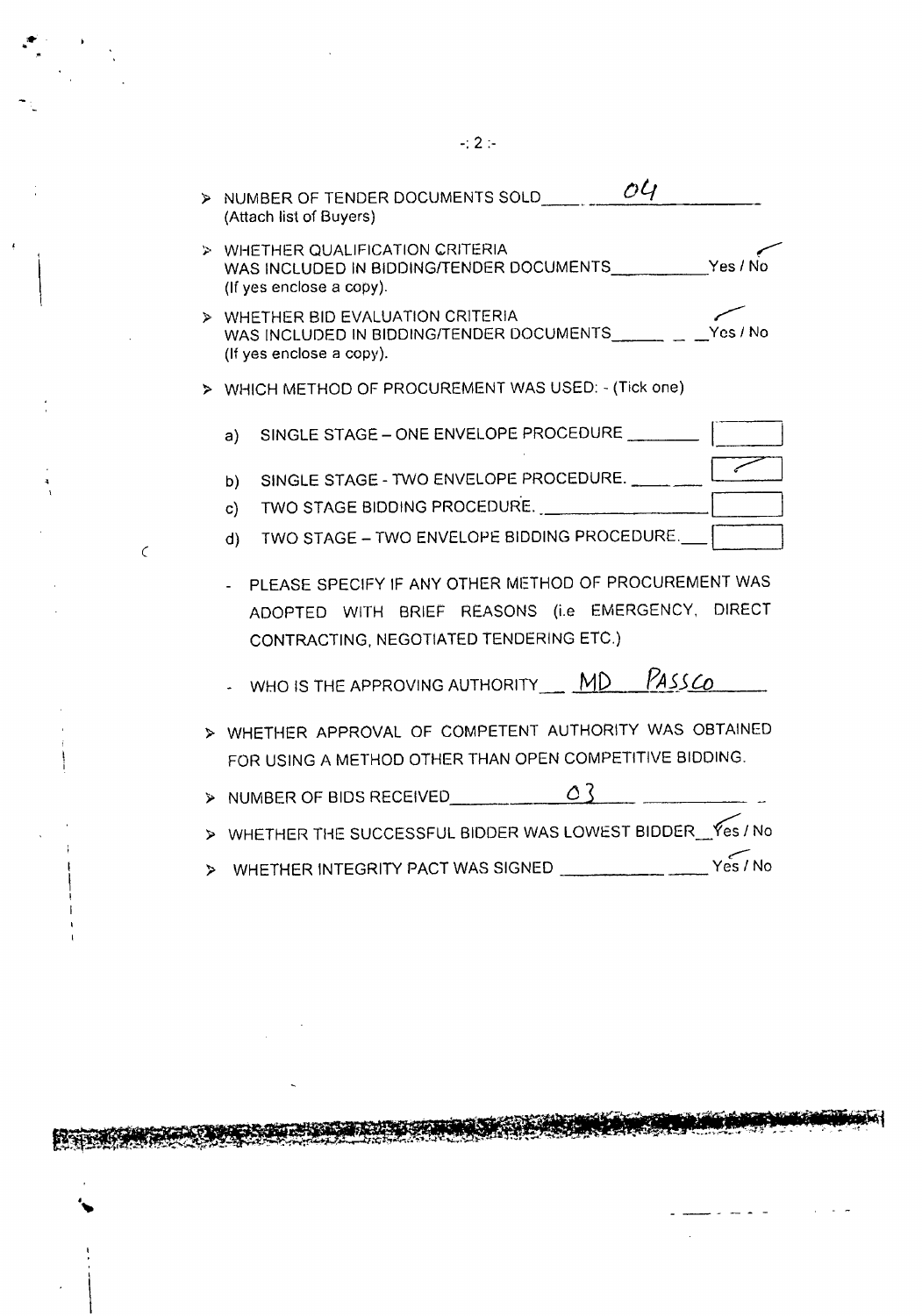## PUBLIC PROCUREMENT REGULATORY **AUTHORITY (PPRA)** (As Per Rule 47 of PP Rules, 2004)

## **CONTRACT AWARD PROFORMA-II**

### To Be Filled And Uploaded on PPRA Website In Respect of All Public Contracts of Works, Services & Goods.

|                 |  | > NUMBER OF BIDDERS PRESENT AT THE TIME |  | OF. |
|-----------------|--|-----------------------------------------|--|-----|
| OPENING OF BIDS |  |                                         |  |     |
|                 |  |                                         |  |     |

| > NAME AND ADDRESS OF THE SUCCESSFUL BIDDER |
|---------------------------------------------|
| KSF Trizone psiyate 14d                     |
| Sheilupure Road:                            |

> RANKING OF SUCCESSFUL BIDDER IN EVALUATION REPORT (i.e. 1st, 2nd, 3rd EVALUATED BID).

Ċ

> NEED ANALYSIS (Why the procurement was necessary?) \_\_\_\_\_\_\_\_\_\_\_\_\_

Wheat Stock Storage ot

 $\sim 10^{-11}$ 

> IN CASE EXTENSION WAS MADE IN RESPONSE TIME, WHAT WERE THE REASONS (Briefly describe)  $\overline{\text{N/A}}$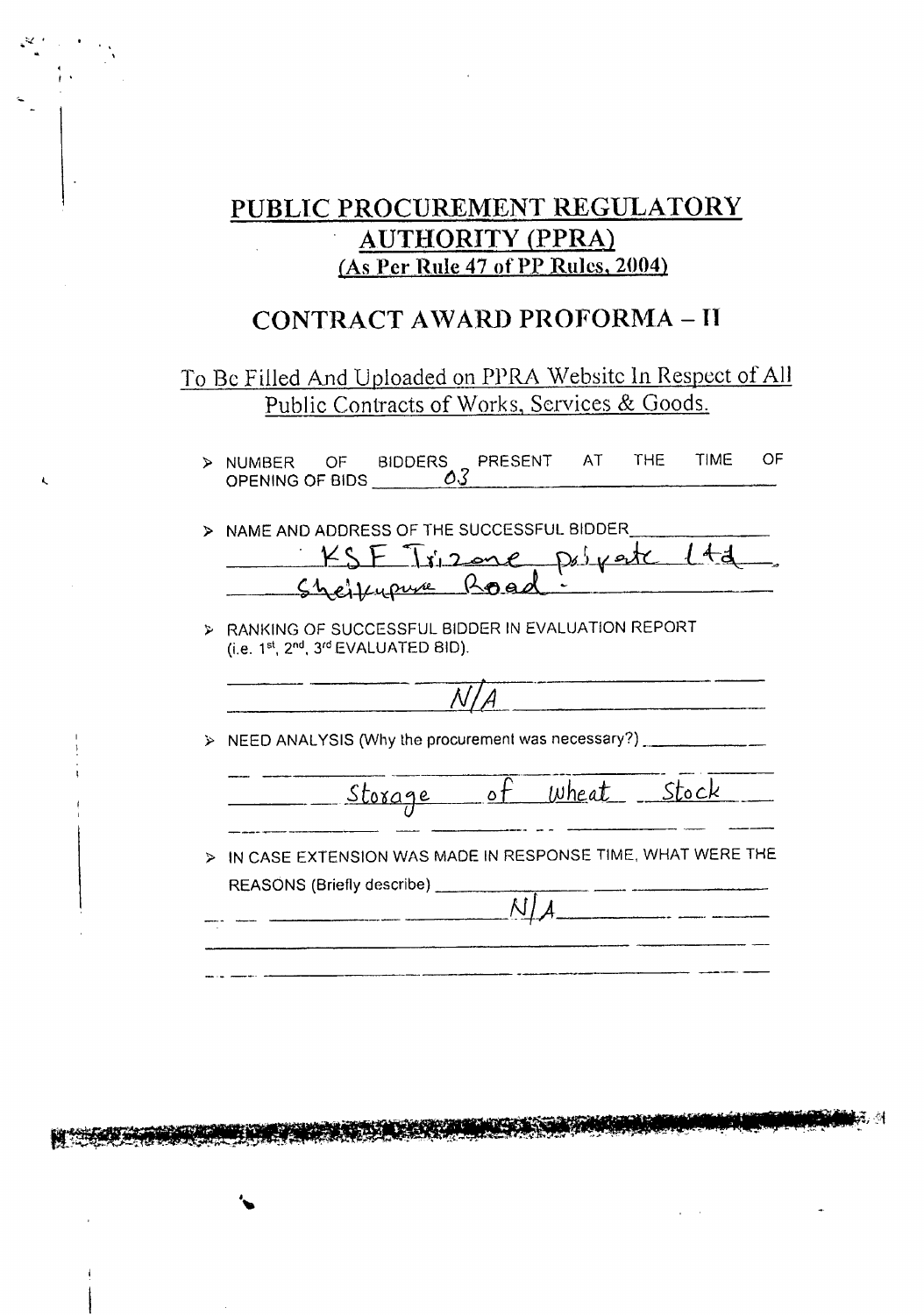|    | $\triangleright$ WHETHER NAMES OF THE BIDDERS AND THEIR PRICES WERE READ                                                              |          |
|----|---------------------------------------------------------------------------------------------------------------------------------------|----------|
|    | $\triangleright$ DATE OF CONTRACT SIGNING $\frac{23.02.2022}{}$<br>(Attach a copy of agreement)                                       |          |
|    | > CONTRACT AWARD PRICE $664, 251, 000$                                                                                                |          |
|    | > WHETHER COPY OF EVALUATION REPORT GIVEN TO ALL<br><b>BIDDERS</b>                                                                    | Yes / No |
|    | BIDDERS<br>(Attach copy of the bid evaluation report)                                                                                 |          |
|    | (If yes result thereof)                                                                                                               |          |
| ⋗  | ANY DEVIATION FROM SPECIFICATIONS GIVEN<br>IN THE TENDER NOTICE/DOCUMENTS _______________________ __Yes / No<br>(If yes give details) |          |
| ⋗  | DEVIATION FROM QUALIFICATION CRITERIA <b>EXAMPLE</b><br>(If yes give details)                                                         | Yes / No |
|    |                                                                                                                                       |          |
|    |                                                                                                                                       |          |
|    |                                                                                                                                       |          |
| Þ. | SPECIAL CONDITIONS, IF Any<br>(Give Brief Description)                                                                                |          |

[F.No.2/1/2008PPRA-RA.III]

EN TERRITORIA ESPERANTE DE PARTICIPADA EN TERRITORIA

J.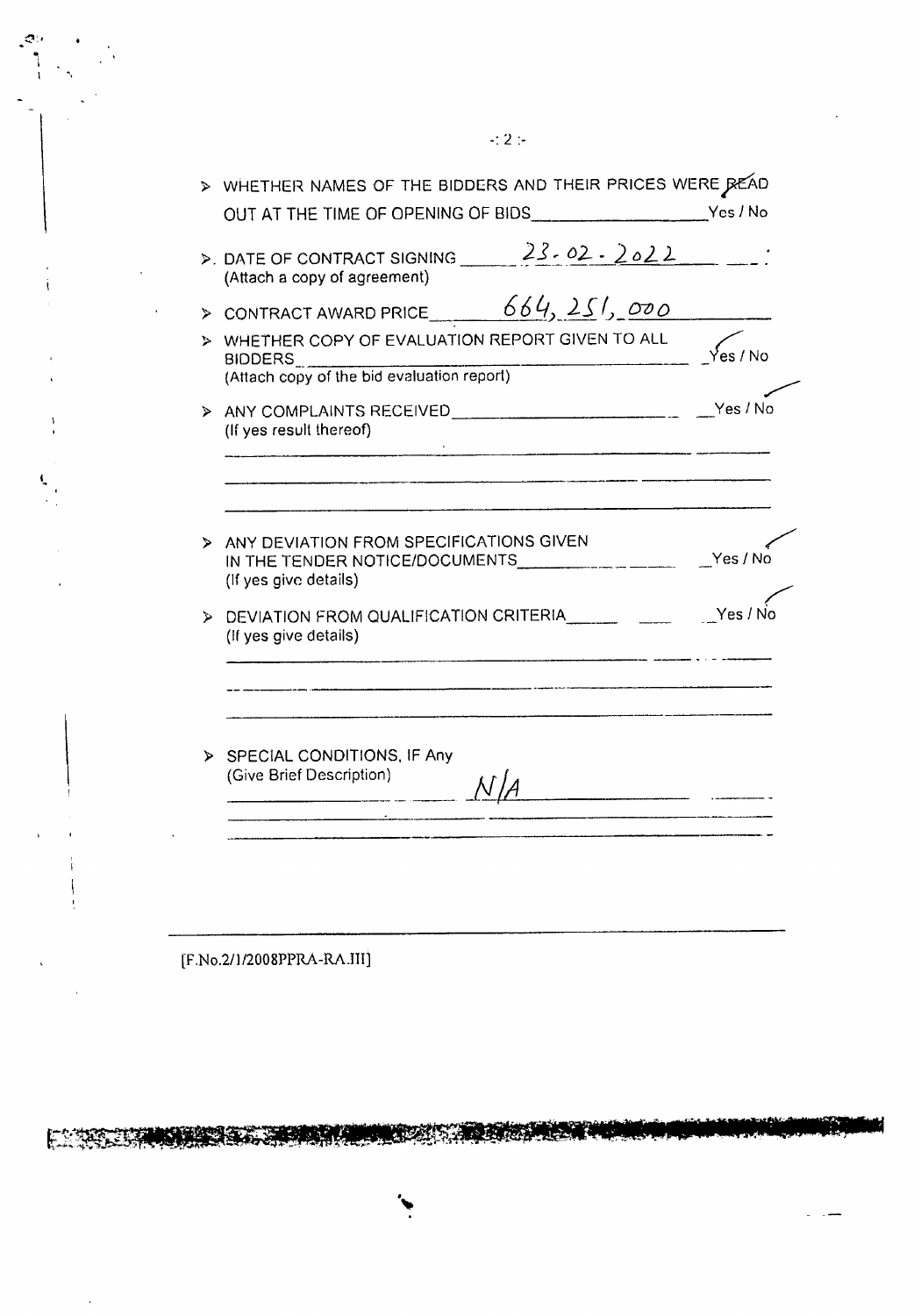| Statement of Tender Documents No Of 3,500 (15 % +/-)<br>Gunji Kits wheat Crop 2022 |                                               |           |  |
|------------------------------------------------------------------------------------|-----------------------------------------------|-----------|--|
| Sr.NO                                                                              | Party Detail                                  | Receipt # |  |
|                                                                                    | <b>KSF Trizone Industries Private Limited</b> | 27324     |  |
|                                                                                    | Zee Logistics Lahore                          | 27328     |  |
|                                                                                    | <b>BNU Industries Pvt Limited</b>             |           |  |
|                                                                                    | <b>Shahid Enterprises</b>                     | 27331     |  |
|                                                                                    |                                               | 27336     |  |

 $\frac{1}{2810112092}$ <br>28/01/2092<br>(051<sup>x</sup> Cev

Scanned with CamScanne

 $\widetilde{\mathbb{A}}$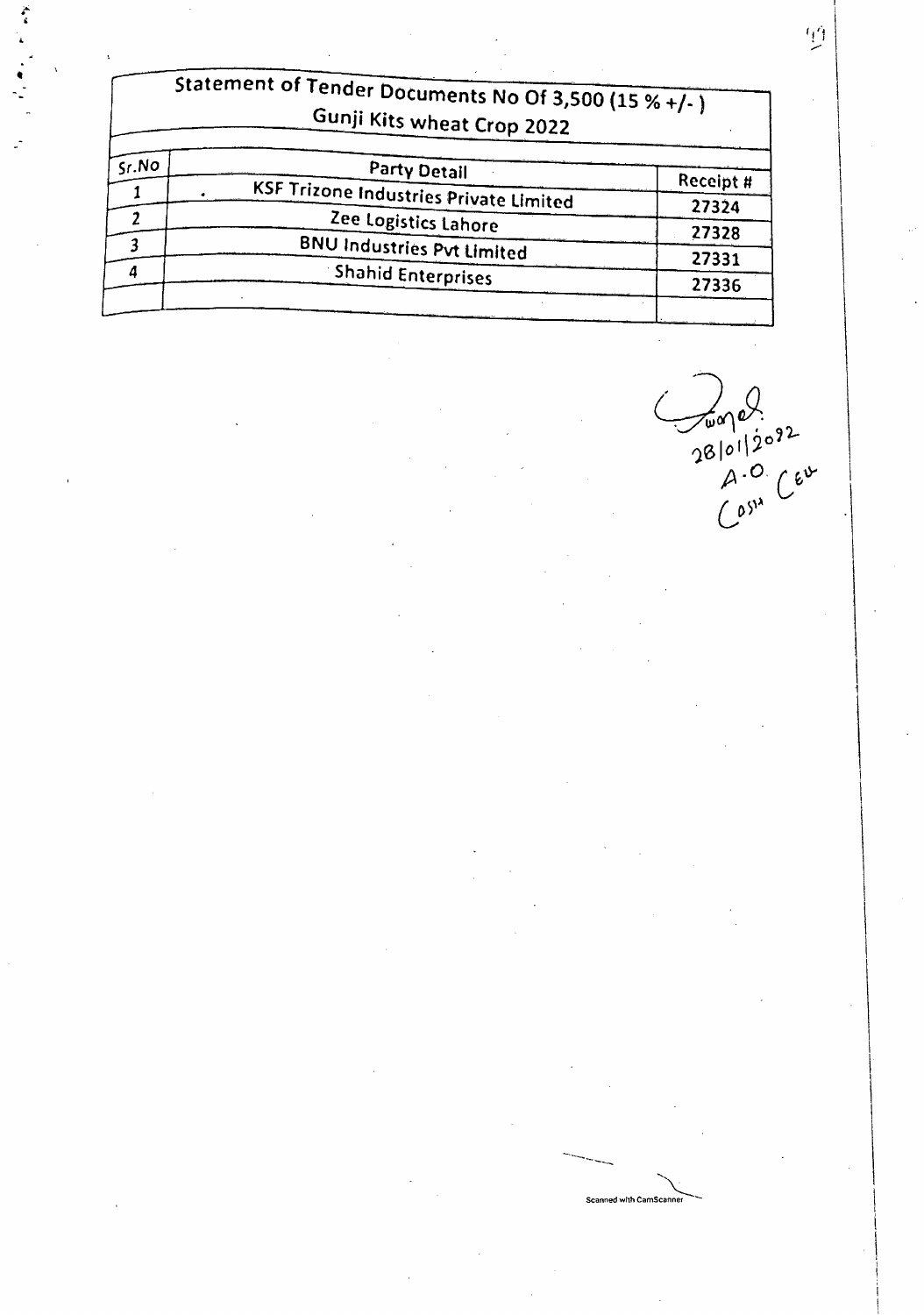It will be examined in detail whether the fiems offered by the company  $1.31$ complies with the Technical specifications as provided in this tender accument as per Annex A. For this purpose, the company's data will be compared with the tender document eligibility and evaluation criteria along with you to company facilities / offices for physical inspection.

 $\bar{1}$ 

 $\overline{1}$ 

处

- It will be examined in detail whether the documents comply with the 13.4 conditions of the tender document. It is expected that no major deviation / stipulation shall be taken by the company / firm.
- Any minor informality or non-conformity or irregularity in the documents, 13.50 which does not constitute a material deviation, may be waived by PASSCO (if deemed appropriate), provided such waiver does not prejudice or affect the relative ranking of any other company / firm.
- PROCESS TO BE CONFIDENTIAL  $14.$ 
	- 14.1. No company / firm shall contact PASSCO on any matter relating to its tendering process from the time of opening to the time of tendering announcement.
	- Any effort by a bidder to influence PASSCO in the evaluation, comparison or  $14.2^{\circ}$ selection, decision may result in the rejection of its bid.

### TECHNICAL EVALUATION COMMITTEE (TEC)  $15.$

- The Technical proposal submitted by the bidder will be evaluated against the  $15.1$ aforementioned technical requirements by a Technical Evaluation Committee constituted by Commercial Wing.
- Furthermore the Committee will take all appropriate measures/actions as  $15.2$ deemed fit to complete the assigned task.

#### AWARD CREEERIA & PASSCO'S RIGHT 16.

- The contract will be awarded to most advantageous bidder as per PPRA rules  $16.1$ provided that such bidders have been determined to be technically qualified to satisfactorily perform the contract. The selected company will have to furnish a performance security in shape of banking instruments except CDR/SDR @ 5% of total bid price in addition to 2% of the tendered value already deposited as bid money/earnest money valid till completion of contract.
- The PASSCO reserves the right to accept or reject any submitted bid, as per  $\pmb{\psi}$ 16.2 PPRA rule and to annul the tendering process and reject all bids, at any time prior to award of order, without thereby incurring any liability to the affected bidders or any obligation to inform the affected bidders of the grounds for the PASSCO's action.

### REQUIREMENT / FORMAT OF BID. 17.

- All bidders shall quote their Price / Rates along with 2% bid security /earnest money of the total bid price in the form of Pay Order/Demand Draft/ Banker  $17.1$ cheque as per this tender document requirement/obligations. CDR/SDR shall not be accepted.
- 18. **FIRM'S RESPONSIBILITIES**
- The Firm shall supply the REQUIRED ITEMS PROMPTLY in accordance with  $18.1$ Supply Order.
	- 18.2 The firm shall not subcontract the Supply Order.
	- 18.3 Transportation for delivery of items at final destination will be the responsibility of the firm. The firm shall ensure proper packing of goods to avoid deterioration of goods etc.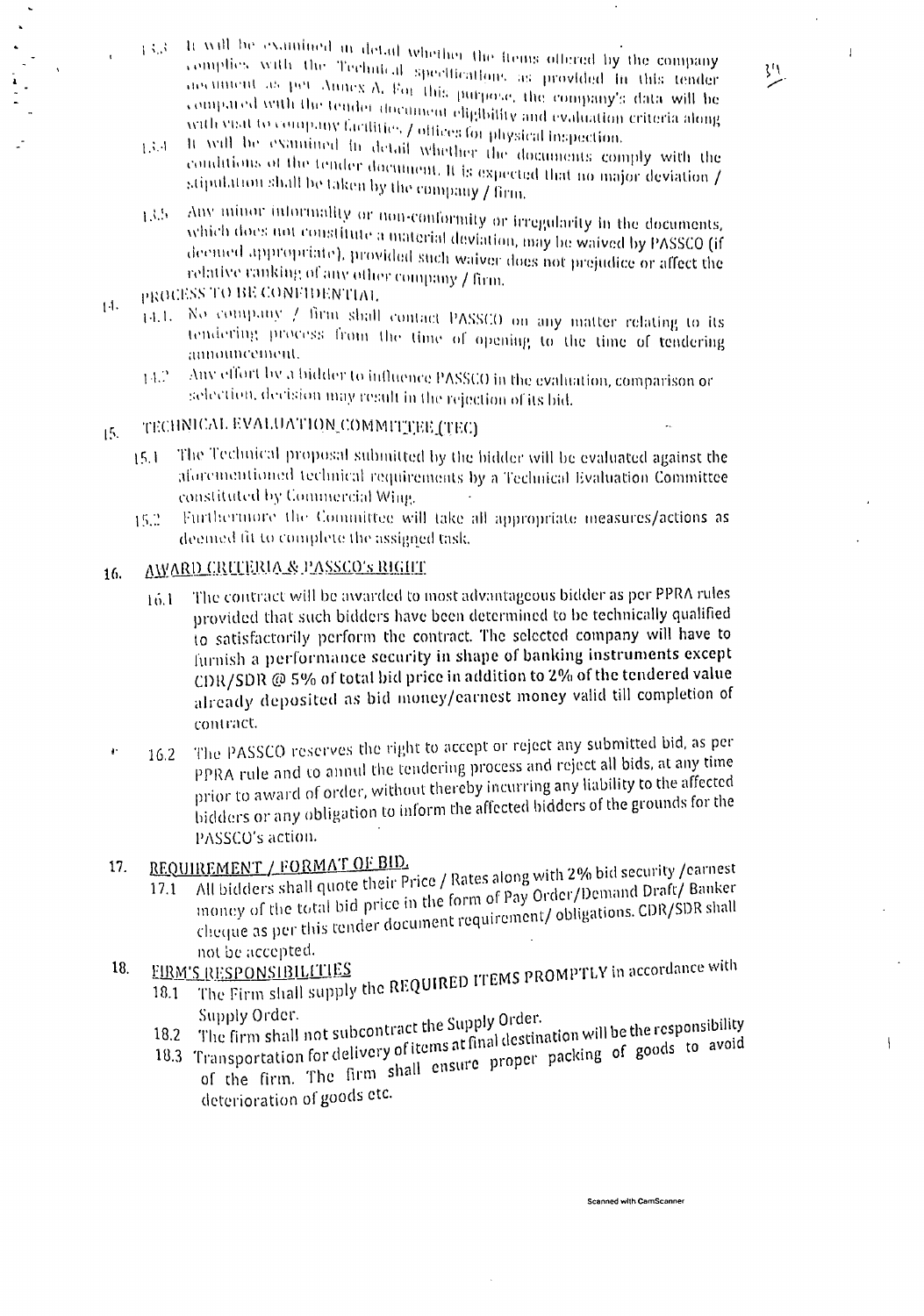THE THRICAL EVALUATION REGARDING PURCHASE OF 3,500 GUN.  $S^{ubJCC}$  .  $\frac{1}{100}$ FS FOR WHEAT CROP 2022. KITS FOR WHEAT CROP 2022.

 $\overline{1}$ 

 $\sim$   $\geq$ 

The commissing the following officer/Official to evaluate, analyze, examine & check<br>21.01.2022 comprising the following officer/Official to evaluate, analyze, examine & check The committee was constituted by Commercial Wing vide Office order No.241 dated  $27.01.2022$  compare on the comparison of technical proposals submitted by the parties in accordance with requirements/criteria<br>suitability of technical proposals submitted by the parties in accordance with requirements/c

| mentionen er<br>Sr# | Name & Designation               | <b>Status</b> |
|---------------------|----------------------------------|---------------|
|                     | Muhammad Umair, DPM (Comm Wing)  | Convencr      |
| a.                  | Hassan Ali Syed, AE (Works Wing) | Member        |
| D.<br>C.            | Nauman Hafeez, AO (F&A Wing)     | Member        |

The documents were technically evaluated and analyzed by the committee whereas the  $2<sup>2</sup>$ , 1 rovided by the parties were sent to Laboratory of University of Engineering & Technolog samp es p . . .] . . d d Samples France) dated 28.01.2022 for testing purpose. Lab test results were reccived dated 01.02.2022.  $\overline{U}$  Technical evaluation detail is as under:-

| Sr.<br>#       |                          | <b>Requirements</b>                                                                                                                                             | <b>KSF</b><br>Trizone    | Shahid<br><b>Enterprises</b> | <b>BNU</b><br><b>Industries</b>                   |
|----------------|--------------------------|-----------------------------------------------------------------------------------------------------------------------------------------------------------------|--------------------------|------------------------------|---------------------------------------------------|
| $\mathbf{1}$   |                          | for<br>Intent<br>letter of<br>Application<br>participation in tendering process.                                                                                | Provided                 | Provided                     | Provided                                          |
| $\overline{2}$ |                          | Firms must have valid experience in<br>Provided<br>supplying of "Gunji Kits"" to public sector<br>organizations.                                                |                          | Not Provided                 | Not Provided<br>(Provided for<br>$\cdot$ PP Bags) |
| $\mathbf{3}$   |                          | Provide 2 sample of 4x1 meter of Gunji.Kit<br>Piece as per required specifications for lab<br>test.                                                             | ਚਾਰੀ ਜਾਂ ਕਾਲ<br>Provided | ಸ<br>重新<br>Provided          | $\overline{a}$<br>Provided                        |
| 4              |                          | Firm must attach valid bank statement in<br>original showing financial stability of the<br>firm.                                                                | Provided                 | Provided                     | Provided                                          |
| 5              |                          | Copy of Income Tax /<br>Sales<br>Tax<br>Registration.                                                                                                           | Provided                 | Provided                     | Provided                                          |
| 6              |                          | Copy of authorized dealership<br>٥r<br>distributorship or manufacturers firms<br>certificate.                                                                   | Provided                 | Not Provided                 | Provided KSF<br>Authorization                     |
|                | $\overline{\phantom{a}}$ | Office details at Lahore and other cities (if<br>applicable)<br><b>with</b><br>Phone<br>Numbers/Addresses.                                                      | Provided                 | Provided                     | Provided                                          |
|                | $\mathbf{R}$             | Affidavit on Stamp Paper of Rs. 100/- that<br>the firm is not black listed by any<br>Government<br>Semi<br>Department as per Specimen at Annex-B.<br>Government | Provided                 | Provided                     | Provided                                          |

 $6<sup>1</sup>$ 

 $, 7$ 

ŧ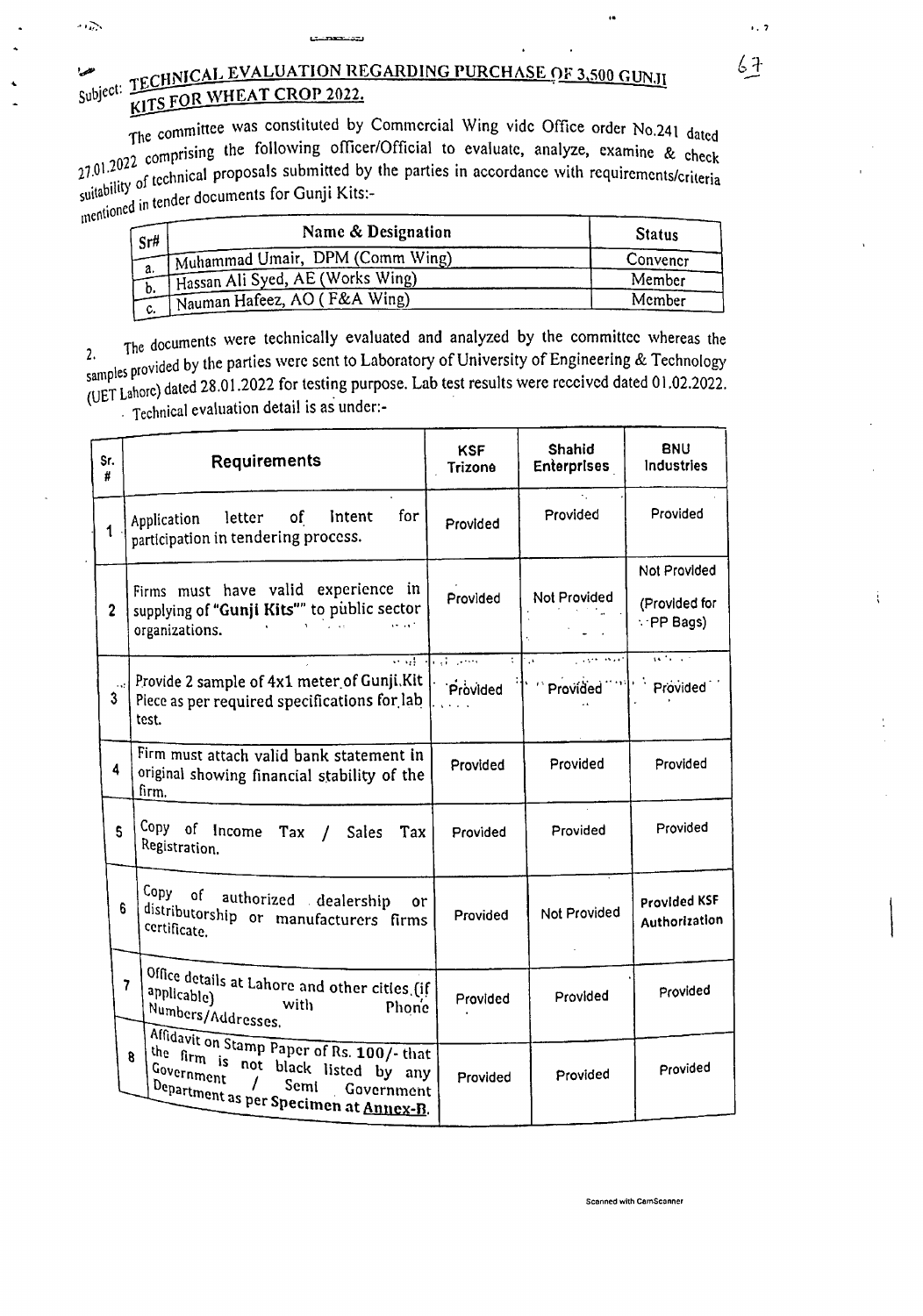Requirements **KSF Shahid BNU Trizone Enterprises**  $Sr.$ # **Industries** Certificate on company's letterhead that the firm would supply Gunji Kits for Provided Provided Provided Wheat Crop 2022.  $\mathbf{9}$ Noncompliance to the same may result in immediate termination of "Acceptance / Supply Order/Agreement " leading to Provided Provided Provided forfeiture earnest  $of$ money  $10$ performance security and blacklisting of firm as per Specimen at Annex-C. **Disqualified** (Denier, UV resistance Lab Test Result Qualified Qualified  $11$ and GSM less than required) Submitted as desired, please.  $3.$  $\mathcal{F}$  . ang lao ings.  $\mathbb{C}^{\mathbb{Z}}$  $\sim 10^{-12}$  $\mathcal{F}$ s samsk∲ Mr. Hassan Ali Syed. Mr. Nauman Hafeez, AE (Works Wing) AO (F&A Wing) 本地方(6) 一般 Member Member  $\epsilon$  ,  $\epsilon$  ,  $\epsilon$  ,  $\epsilon$  ,  $\epsilon$  $\frac{1}{2}$  ,  $\mathcal{A}_{\mathcal{M}}$  and  $\mathcal{A}_{\mathcal{M}}$ Muhammad Umair Bardenia  $\chi\lesssim 1$ DPM (Comm Wing)  $\mathcal{L}_{\text{max}}$  , where  $\mathcal{L}_{\text{max}}$ Convener  $\mathcal{W}^{L}$  , and  $\alpha\alpha^2 = \alpha\alpha^2\alpha^2\alpha^2$ **CEA Warn** Scanned with CamScanner

66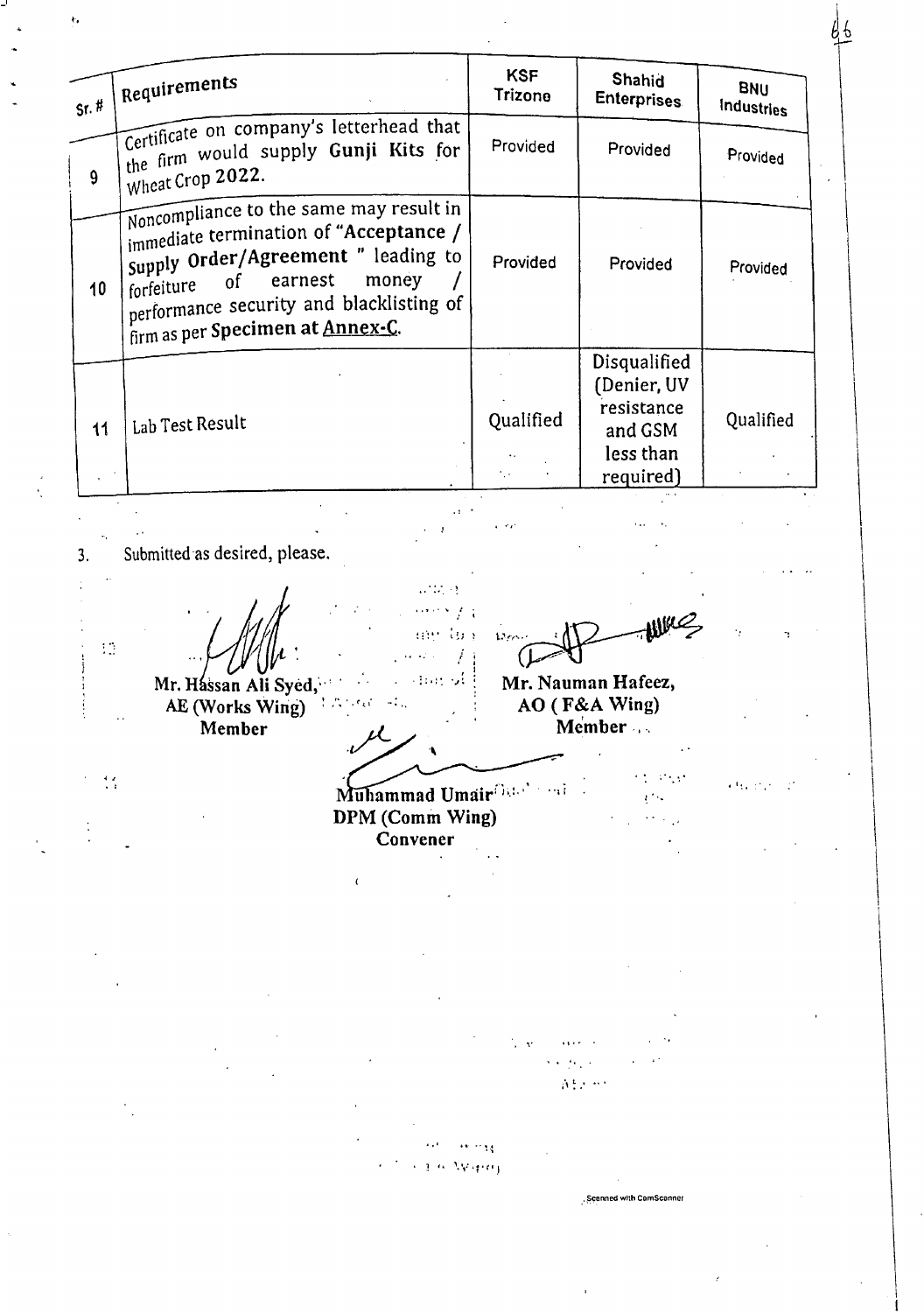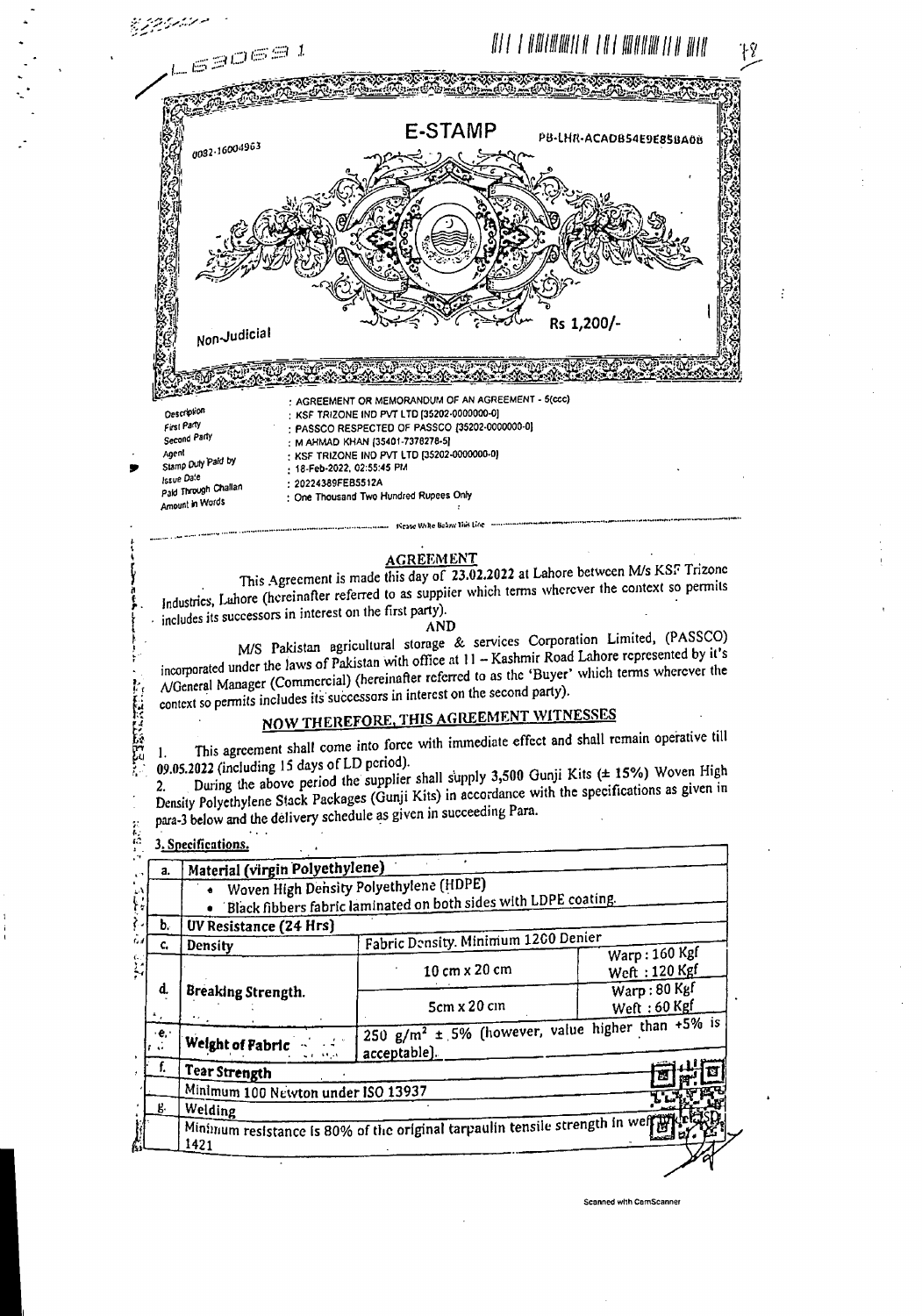

| $\equiv$ <sub>CK</sub> pHYSICAL |  |  |
|---------------------------------|--|--|
|                                 |  |  |
|                                 |  |  |
|                                 |  |  |

|    | CHECL<br>Width                        | Length                    |         |
|----|---------------------------------------|---------------------------|---------|
|    | $\frac{1}{28}$ feet ± 3% One Side     | 58 Feet $\pm$ 3% One Side | Height  |
| h. | Wall Height:                          | 8 feet With Mud Flap      | 20 Feet |
|    | i Colour                              |                           |         |
|    | White Sun Reflective                  |                           |         |
|    | I <sub>e</sub> Band Colour Grey       |                           |         |
| ۱. | Inner side of Gunji Kit will be Green |                           |         |

Strengthen the Flap of Gunji Kit and an additional Flap bar will be given in a length.

Woven High Density Polyethylene Stack Packages (Gunji Kits) offered for supply shall essentially stencil/print the following:

- Name of supplier/firm on which he participated in the tender. a.
- "PASSCO 2022" will be stencilled on all Corners of every Kit. b.

Woven High Density Polycthylene Stack Packages (Gunji Kits) to be supplied will be strictly adhered to above-mentioned specifications otherwise tendered lots will be rejected.

- Inspection 6.
	- The supplier will give call for inspection of Gunji kits and PASSCO Inspection a. Committee constituted by Commercial Wing will inspect the Gunji kits and also obtain two samples 4' x 1' meter from each lot. One sample from each lot will be sent to any Government laboratory for test purpose by the Convener Inspection Committee, (Lab test charges will be borne by the seller). The other sample will be retained for reference. The supplier will provide an empty store where the inspected gunji kits will be stored and kept scaled by the Committee. On receipt of positive results from the lab, the said gunji kits will be despatched under intimation to Commercial Wing.
	- At the destinations, Zonal Heads shall arrange inspection of the consignment and b. submit report of torn/damaged and undersized gunji kits, within Seven days of receipt. If, the gunji kits will found defective, the same should be kept stored/stacked separately and not spread over gunjies till their replacement. If report is not received within one week, it will be taken that gunji kits are according to the specifications.
	- In case, the gunji kits are not found according to the specifications as per Annexure-A. c. Convener Inspection Committee will inform the supplier within two (2) working days in writing after the receipt of inspection report and lab test reports under intimation to General Manager (Commercial).
	- In case of any query and deviation found in any Gunji Kit Inspection committee will d. inform /bring that abnormally observed to Commercial Wing immediately otherwise at later stage committee will be responsible. However committee will inspect physical specifications mentioned in Annex-A.

Delivery

The supplier will complete the supply of 3,500 (± 15%) Woven High Density Polyethylene 7. Stack Packages (Gunji Kits) within 75 days (24.04.2022 without penalty & 09.05.2022, with 2% Penalty).

Destinations The buyer shall indicate from time to time to the supplier the destinations 8. wherein new Woven High Density Polyethylene Stack Packages (Gunji Kits) are to be delivered and quantity of Woven High Density Polyethylene Stack Packages (Gunji Kits) to be supplied at each such destination. The supplier shall be responsible where so intimated to deliver the required quantity of Woven High Density Polyethylene Stack Packages (Gunji Kits) at the destinations within Pakistan. The supplier will be responsible for safe delivery, (both quality and quantity) of new/approved Woven High Density Polyethylene Stack Packages (Gunji Kits) till their receipt at PASSCO destinations. The supplier will be responsible for repair/replacement of torn-out or defective

Gunji kits for a period of two year i.e. during usage.  $\mathbf{Q}$ 

- Late Delivery. a.
	- In case of Late Delivery (LD), PASSCO will be entitled to be compensated for loss and will charge LD charges at the rate of 2% of the cost of delayed stock of Woven High Density Polyethylene Stack Packages (Gunji Kits) for delay of 15 days from last date of delivery. In case, Woven High Density Polyethylene Stack Packages (Gunji Kits) are not delivered within 15 days of the last delivery date, PASSCO may rescind the agreement and proceed as per para 10 below.